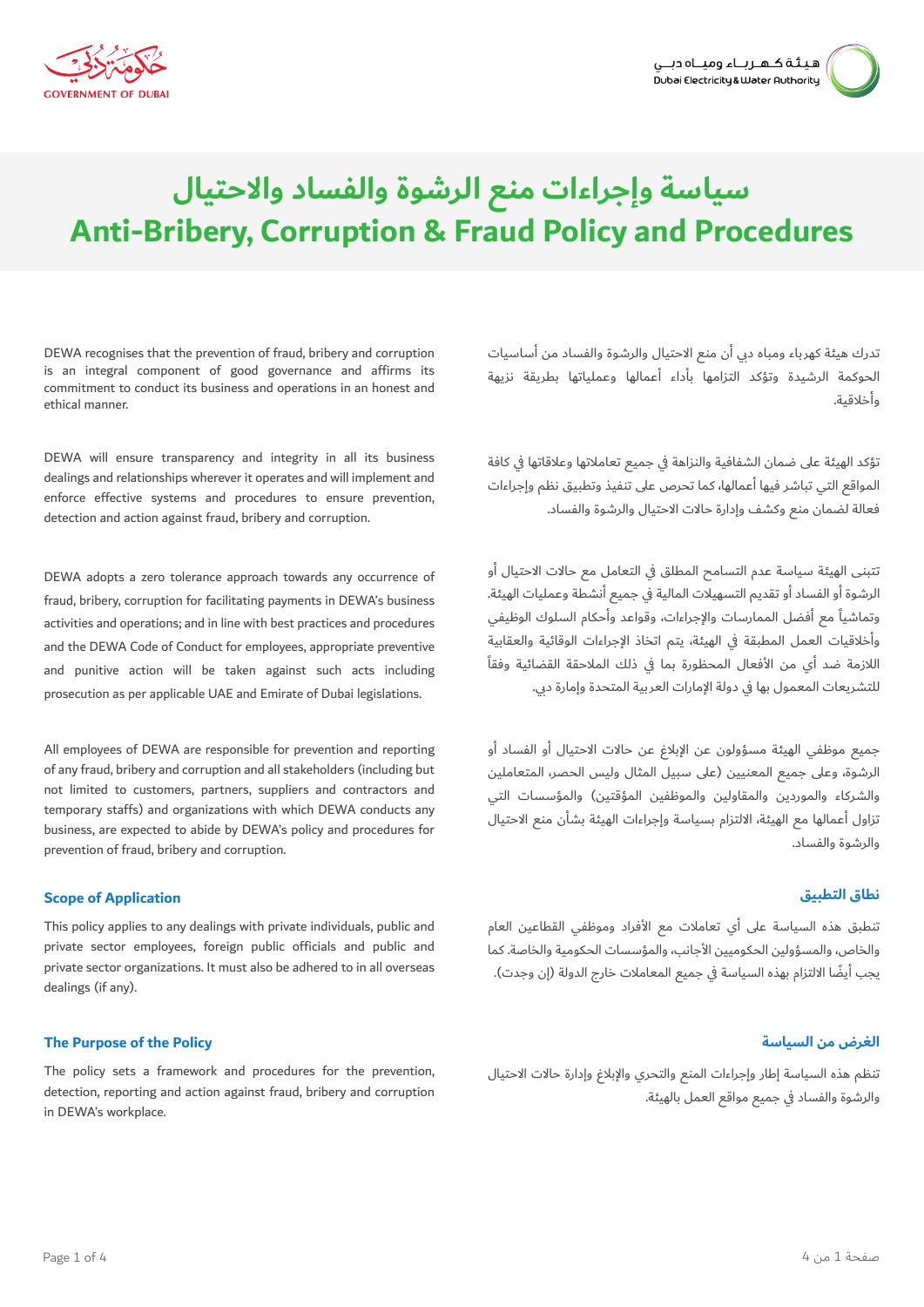# <mark>تعريفات</mark>

# **الاحتيال**

يقصد بالاحتيال القيام بفعل متعمد بقصد التكسب أو الحصول، باستخدام طرق احتيالية، على أموال أو ممتلكات منقولة أو ممتلكات عقارية مملوكة لشخص آخر أو التدليس بغرض تغيير الحقائق الجوهرية الموجودة من قبل أي شخص أو مجموعة من الأشخاص أو شركات الأعمال أو المؤسسات، لأي شخص آخر على علــم بالاحتيــال أو تأميــن مكاسـب غيــر عــادلة أو غيـــر مشروعــة أو التسبب في أي خسائـر. ويــمكن أن يتخـــذ الاحتيــال أنمــاطــاً عديــدة وأن يحــدث في حالات مختلفة.

# **وفيما يلي بعض الأمثلة على حالات الاحتيال:**

- 1. سرقة او اختلاس اموال او ممتلكات الهيئة او ايّ من اصولها الأخرى بما في ذلك المعلومات.
	- 2. إلحاق الضرر المتعمد باي من اصول او ممتلكات الهيئة.
	- 3. التزوير او إحداث اي تعديل في اي من وثائق او مستندات الهيئة.
		- الإتلاف أو التخلص المتعمد لأي من سجلات الهيئة. .4
			- 5. تزوير الوثائق او المستندات.
			- المطالبة بمصروفات غير حقيقية. .6
	- 7. الإفصاح غير المرخص به عن اية معلومات سرية لأطراف خارجية.
	- 8. اختلاس او استخدام اصول الهيئة للحصول على مكاسب شخصية.
- 9. تنفيذ أو المساعدة في أي أنشطة غير قانونية (بما في ذلك غسيل الأموال
	- .10 إصدار أو تسديد مطالبات أو فواتير مزورة بشكل متعمد.
		- .11 انتحال الهوية، أي الادعاء بامتلاك صلاحيات معينة.
			- .12 إساءة استخدام ممتلكات وأصول الهيئة.

# لرشوة<br>الرشو<u>ة</u>

يقصد بالرشوة عرض، أو تقديم، أو تلقي، أو التماس شيء ذي قيمة مادية (أموال أو هدايا أو خدمات، الخ) بغرض التأثير على تصرفات الموظف لمنح مزايا خاصة أو الامتناع عن القيام بأفعال معينة، بالمخالفة لواجباته الوظيفية.

# **التسهيلات المالية**

يقصد بالتسهيلات المالية، تقديم مبالغ مالية إلى مسؤول عام أو مسؤولين في القطاع الحكومي أو الخاص بقصد الحصول على موافقات معينة أو إنجاز معاملة ما، كما ينظر إليها على أنها رشوة عندما تتم بقصد تسريع إنجاز عملية أو إجراء معين.

## **Definitions**

#### **Fraud**

Fraud is an intentional (deliberate) act of acquiring or receiving, through deceitful means, money, moveable goods, or immovable real property that is owned by another person or misrepresentation of material existing fact made by a person or group of persons, business firm, company or any other entity to another with knowledge of its falsification, to secure unfair or unlawful gain or cause a loss. Frauds can be of many types and can occur in different situations.

## **Below are some examples of fraudulent acts including but not limited to:**

- 1. Theft or misappropriation of any of DEWA's funds, property or other assets, including information.
- 2. Intentional damage to any DEWA property of asset.
- 3. Forgery or alteration of DEWA documents.
- 4. Willful destruction or removal of DEWA records.
- 5. Falsification of document.
- 6. Falsified expense claims.
- 7. Unauthorized disclosure of confidential information to outside parties.
- 8. Misappropriation or misuse of DEWA assets for personal gain.
- 9. Undertaking or assisting in illegal activity (including money .(الأموال غسيل لمكافحة الهيئة بسياسة المشمولة laundering, which is covered by DEWA's Anti-Money Laundering Policy).
- 10. Knowingly generating or paying false claims of invoices.
- 11. Impersonation i.e.; pretending to be someone with authority.
- 12. Misuse of DEWA's properties and assets.ublish it.

# **Bribery**

Bribery is defined as the offering, giving, receiving, or soliciting any item of value (money, gifts, favors etc.) to influence the actions of an official in return for performing or abstaining from doing an act in breach of the duties of his/her office.

# **Facilitating Payments**

Facilitating payment is a payment made to a public/private or government official that acts as an incentive for the official to complete certain approvals or actions. It constitutes a bribe when made with the intention of expediting a process.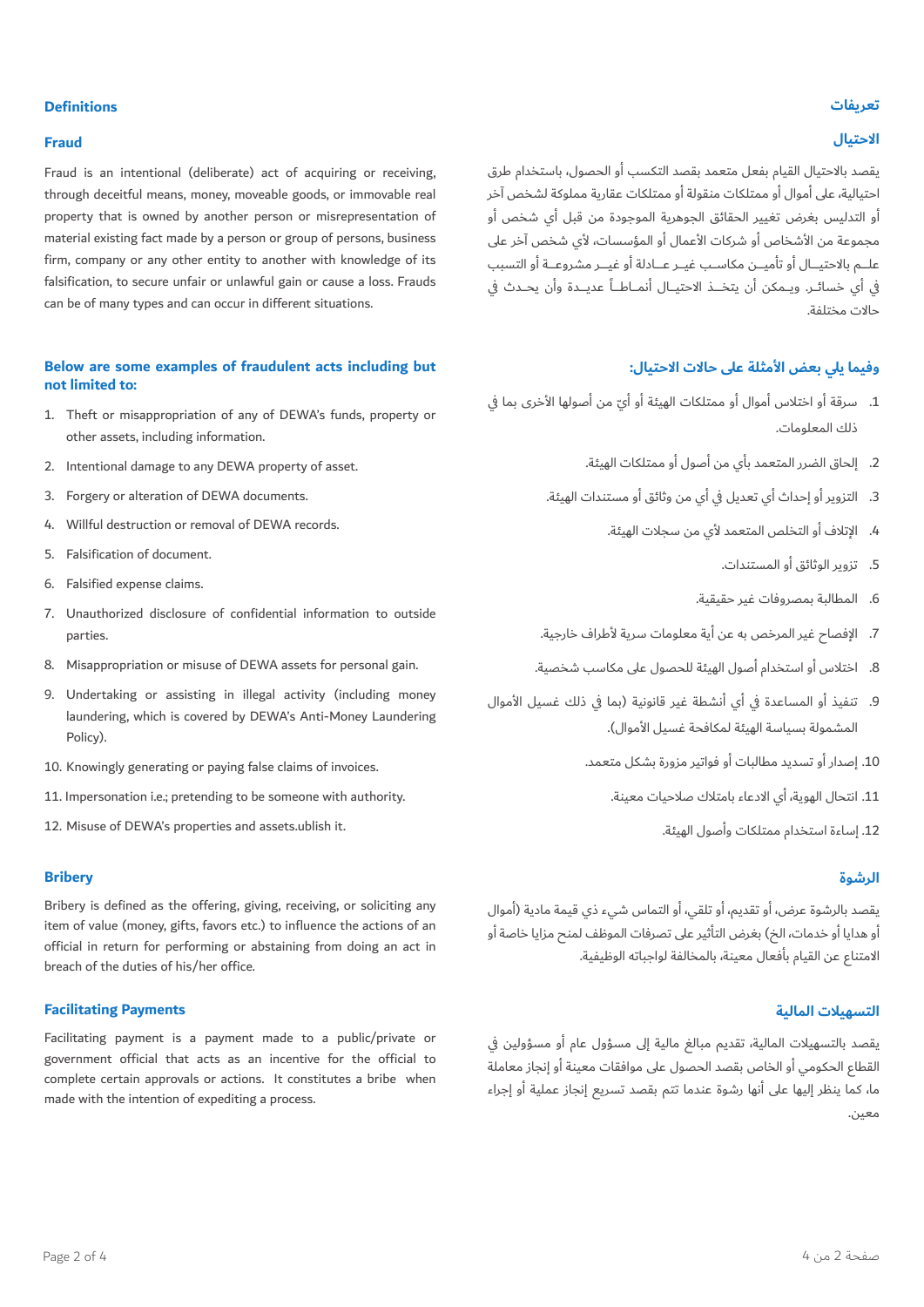## **الفساد**

يعد الفساد أحد أشكال عدم الأمانة يقوم بها موظف يعهد إليه بمنصب وصلاحيات معينة بهدف الحصول على منفعة شخصية، بما في ذلك قبول أو عرض أي هدايا أو خدمات وأموال أو منافع عينية قد تؤثر على تصرفات أي شخص.

ليس بالضرورة أن يتسبب الفساد في إحداث خسائر، وقد لا يستفيد الشخص الفاسد أو الذي يقوم بتسهيل عملية الفساد بشكل مباشر من أفعاله، ولكنه قد يستغل منصبه بطريقة غير مناسبة لتحقيق فائدة لشخص آخر.

# **ا كتشاف حالات الاحتيال والر ة والفسادشو**

- 1. يمكن اكتشاف حالات الاحتيال او الرشوة او الفساد عبر عمليات التدقيق الدورية التي تقوم بها إدارة التدقيق الداخلي أو التدقيق الخارجي أو عمليات التدقيق التي يجريها جهاز الرقابة المالية بحكومة دبي.
- 2. يمكن للمديرين، او المشرفين، او الزملاء، او اي شخص اخر الكشف عن ممارسات أو حالات الاحتيال والرشوة والفساد في حالة العلم بها.

# <mark>الإبلاغ عن حالات الاحتيال والرشوة والفساد</mark>

يجب على الموظف أو صاحب الشأن الذي يكتشف أو يشتبه في وجود مخالفة الاتصال بمديره المباشر٬ أو الإبلاغ عبر القنوات أدناه في حال كان يعتقد الموظف بأن المدير المباشر قد يكون متورًطا:

- الخط الساخن لأخلاقيات العمل في هيئة كهرباء ومياه دبي ( 04-3222202)
- يــــــــدالبر نـــــــــيالإلكترو لأخلاقيـــــــــــات العمـــــــل هيئــــــة فــــــــي وميــــــــاه باءكهر دبـــــــي **(ethicshotline@dewa.gov.ae)**
- تطبيق المكتب الذكي لهيئة كهرباء ومياه دبي التطبيق الذكي للإبلاغ عن المخالفات.

كما يمكن للموظفين والمعنيين الإبلاغ عن المخالفات للموظف المخوّل أو المدير المعنى وفقاً للإجراءات المنصوص عليها في سياسة الإبلاغ عن المخالفات في الهيئة.

# **التحقيق**

يتعين تسجيل أي بلاغ أو اكتشاف لأي حالة احتيال أو رشوة أو فساد أو تسهيلات مالية في سجل خاص. ويتم بعد ذلك إجراء التحقيق وفقاً لسياسة الهيئة للإبلاغ عن المخالفات.

ويجب تدعيم عملية التحقيق بالأدلة والمقابلات الأولية والتحليلات المفصلة والعوامل الأخرى المساندة، بحيث تتوائم مع إجراءات التحقيق الواردة في سياسة الهيئة للإبلاغ عن المخالفات.

# **يةالسر**

يجب التعامل مع جميع المعلومات الواردة بشأن البلاغات والتحقيقات التي تجري حول حالات الاحتيال أو الرشوة أو الفساد بسرية تامة.

## **Corruption**

Corruption is a form of dishonesty undertaken by a person entrusted with a position of authority; often to acquire personal benefit including offering or acceptance of inducements, gifts, favors, and payment or benefit-in-kind, which may influence the action of any person.

Corruption may not always result in loss and the corrupt person or person facilitating corruption may not benefit directly from their deeds but still may be unreasonably using their position to give some advantage to another.

## **Detection of Fraud, Bribery & Corruption**

- 1. Incidents of Fraud, Bribery or Corruption may be detected during periodic audits by the Internal Audit Department, External Audit or audit by the Financial Audit Authority, Government of Dubai.
- 2. Incidents of fraud, bribery, or corruption may also be detected by managers, supervisors, and colleagues or by any persons who become aware of such incidents.

#### **Reporting of Bribery, Corruption & Fraud**

An employee or stakeholder who discovers or suspects a wrongdoing, should report to their line manager, or through one of the reporting channels in case the employee believes that their line manager is involved:

- DEWA Ethics Hotline (04-3222202)  $\bullet$
- DEWA Ethics Email **(ethicshotline@dewa.gov.ae)**
- Ċ DEWA Smart Office Application – Whistleblower Smart Application.

The employees and stakeholders may also report violations to the authorized personnel or concerned manager as per the specified procedures in DEWA's Whistle Blowing Policy.

#### **Investigation**

Any report or detection of incident of fraud, bribery or corruption or facilitating payments, will be logged into a register. Thereafter, the investigation shall be conducted in accordance with the DEWA Whistleblowing Policy.

The investigation shall be supported by evidence collection, preliminary interviews, detailed analysis and other supportive factors, which will be in alignment with the investigation procedures stipulated in the DEWA Whistleblowing Policy.

## **Confidentiality**

All information received regarding reports and investigation conducted pertaining to incidents of fraud, bribery or corruption shall be treated with confidentiality.